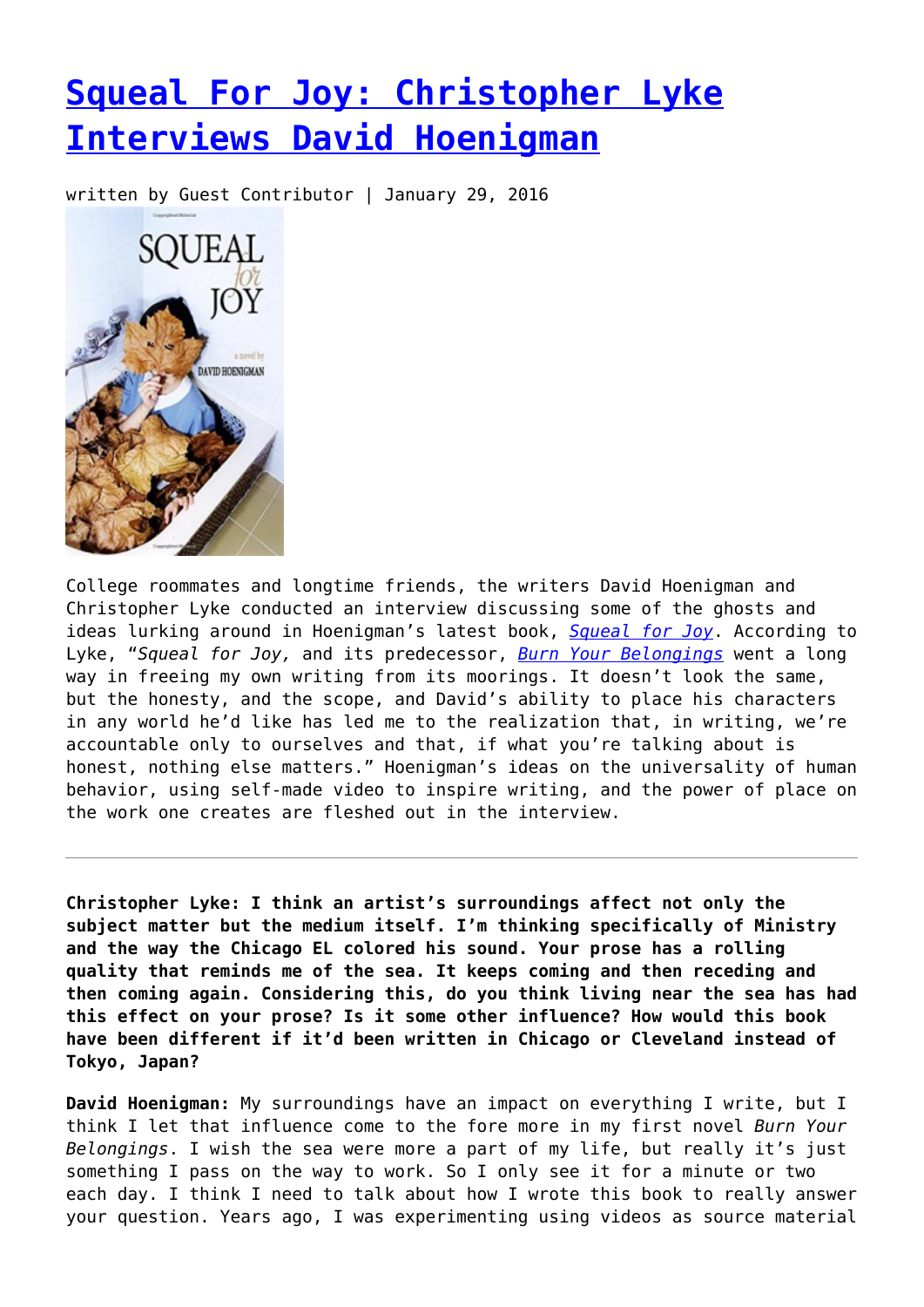for my writing. I had a bunch of footage from my first few years in Tokyo that a friend and I had shot on an old Hi8 camera. I would do an activity where I watch ten seconds of film, pause it, and then try to write at least three lines about that ten second segment. The writing didn't necessarily attempt to reconstruct the situation that was happening on the screen. Sometimes it did, just to ground things or move things along, but I gave emotional tangents and fragments of other memories equal importance. Sometimes I'd have to watch the segments over and over again until I could extract something meaningful. So I just did this with a bunch of Hi8 tapes, and discovered I was really happy with the outcome. Like the actual scene would just be two or three minutes of friends and I having a conversation in a restaurant, but the resulting text would be a really cool, sort of Cubist depiction of that. Also, an important aspect of the method I forgot to mention is that I watched the videos without sound. It's a visual experience. Your writing's dictated by what you see.

Anyway, this activity is at the core of *Squeal for Joy*. Using the Hi8 tapes, I got a lot of interesting short pieces. But when I thought about writing a novel is this fashion I felt I wanted to amplify it and set it on fire. So it occurred to me that instead of using home videos as the source material I should use actual studio produced movies. I thought it'd be more interesting if I used two cinematic sources and merged the results into one text. I chose an old Italian film and a super gory *yakuza* movie, and subjected them to the Hi8 routine: ten second segments, no sound, the segments watched repeatedly if necessary until they produced at least three lines of text. So I had text A (based on the Italian film) and text B (based on the *yakuza* movie), and I just simply laid them out in alternating chunks as if they were one long text on the pages of the novel. One chunk is about a third of a page, so any given page from the novel is either A-B-A form or B-A-B form. For whatever reason I also threw in a chunk or two from a found footage horror film and a fetish compilation clip.

So, I guess to answer your question about the rhythm of the prose: I'm the one doing the writing and my surroundings have an impact on me, but that coming and receding vibe that you pick up on may be the different film sources moving in and out. But you're right, if I wrote *Squeal* in Cleveland or Chicago it'd be totally different. I can't say how exactly. I'd love to spend a year or so writing in the neighborhood I grew up in outside of Cleveland, and see how that would come out. I suspect the writing would be much calmer.

**CL: The switching of identity, character, and point of view reminds me of how all the primary colors can be found-in one combination or another- in all the colors we see in the world. It brings to mind ideas of the interconnectivity of mankind and the notion that all of our life experiences are similar; or rather, all of our emotions are similar, just put together in different combinations. Is this part of your goal with this book? Are you commenting on free will? If so, does our idea of individuality lessen? Is it a phantom? Does this impinge somehow on our free will?**

**DH:** Yes. I think what you call *interconnectivity* I've always thought of as *universality*. I like to strip identity away until it's just beings reacting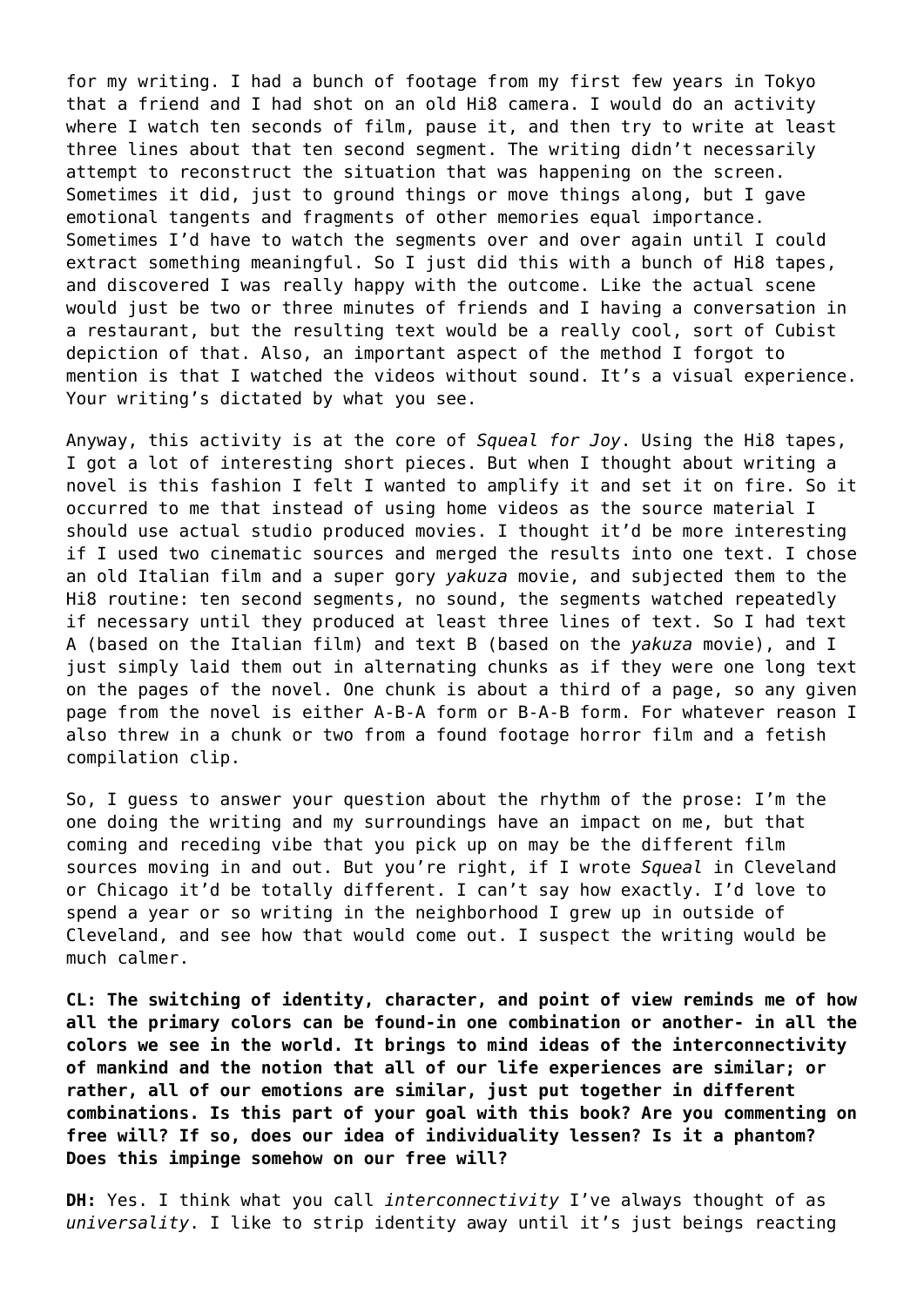to each other. I suppose that was a goal, but I'm not sure if this book reaches its goals. I kinda haven't made peace with this book yet. It feels like a living thing to me. Sometimes I pick it up and read a page and am overcome with self-consciousness, so I put it back down. Other times I pick it up and lock into the rhythm of it.

I don't know if I'm commenting on *freewill*. I think the characters in the book kind of exert their individuality in bursts, but then just continue along their pre-ordained paths. Most people can't exert their individuality whenever they want, they simply don't have enough power. I say *pre-ordained* because the images I was observing were characters in a movie. They couldn't opt out of how things were progressing. Everyone was doomed to complete their creator's vision. I believe in fate. I feel its influence strongly sometimes.

**CL: The devil roams around this book, Dave. Not necessarily the western, horned and hoofed devil, but "the evil that men do" is a character: and a shifting one at that. I'm wondering if he (it) is in more pain than those being tormented. Is this pain why he (it) torments others at all? Is it driven by his own pain? I'm paraphrasing, but, "He wouldn't mind to be killed. He'd just as soon be dead; just as soon we'd all be dead." Can you explain what this darker side of humanity means to you and why it figures so prominently in your book?**

**DH:** I can think of two characters in the book who are essentially evilgenerating machines. I think one of them felt that he should also suffer, but the other would have preferred to get away with it. I guess evildoers fall somewhere on that spectrum. Some just hurt others in the process of their own self-destruction. Like that guy in Miami who was so high on bath salts that he tried to eat a homeless person's face off. Others just delight in how much they can get away with and never have to answer for it, like Dick Cheney.

**CL: There are positive connotations concerning humanity in** *Squeal***. Not in judgment to this or that character, or in a sense of being "good" or "bad," but rather an overall sense of positivity towards the human experience in general. Do you feel that all human endeavors, if honest, are "good?"**

**DH:** No. I think it's possible to be *honestly* bad or evil. But I don't have the answers to anything. I am envious of how a painting or a piece of music, to some degree, speaks for itself just by its presence. I feel like I'm not allowed to present a book that way. The process I mentioned earlier, the extracting of text from ten second film clips –that's it, that's the book. If you analyze *Squeal*, you may get some insight into how I feel about things, but I don't claim to be right about anything. I am trying to poke at my soul with a stick. It's not that I feel I have such a fascinating view of things. I just think that if you imposed this situation (the process I used to write this book) on anyone, the results would be interesting. I just willfully agitated my soul and recorded the results. So to answer your question, in so far as it concerns artists: Yes, if one's soul is sufficiently agitated the result will be "good."

I guess concept matters as much to me as the final output. Like my son and I were watching footage of Anish Kapoor's *Shooting into the Corner*. By the time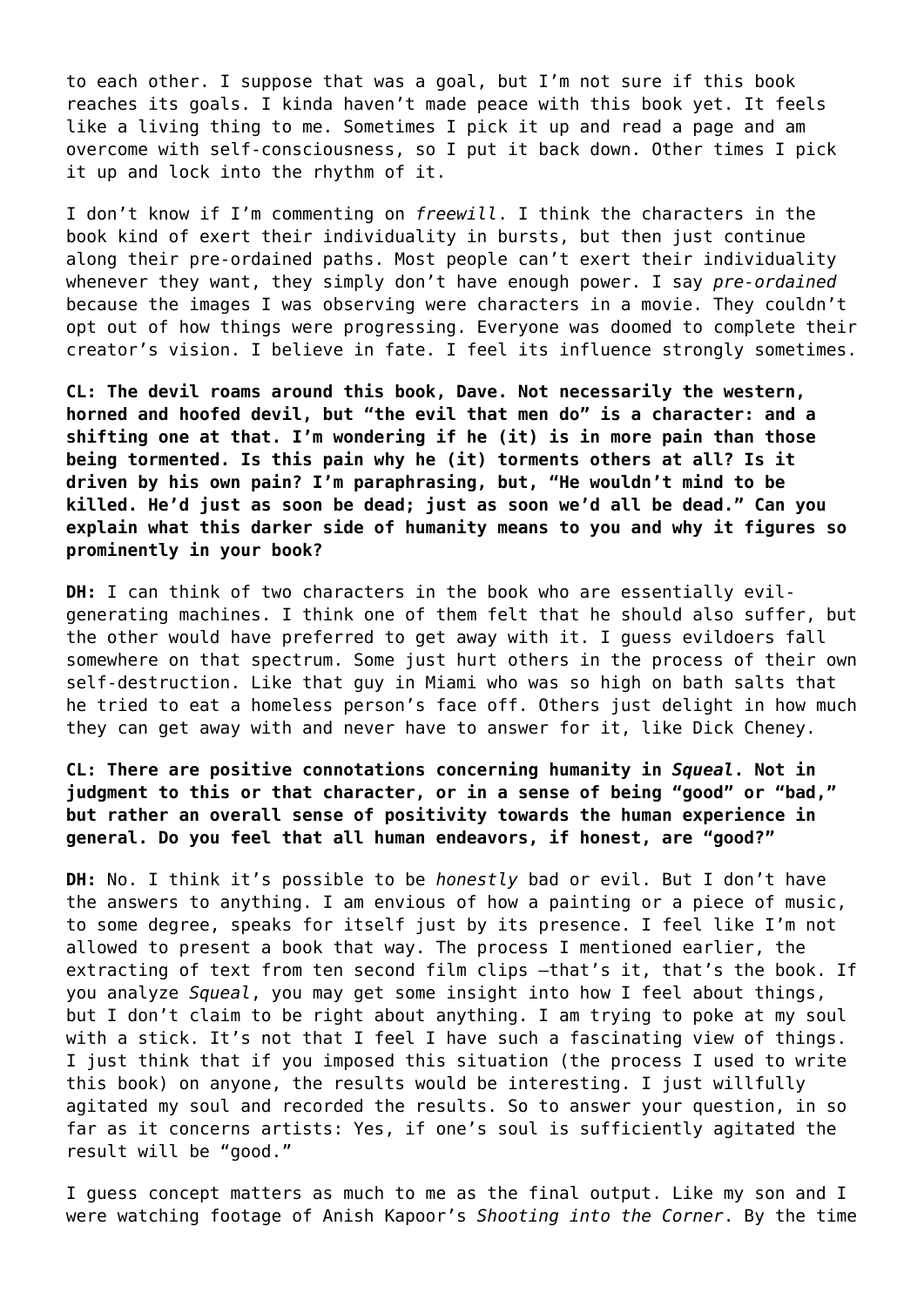the guy revs up the absurd canon device he uses to fire paint at the wall, he's already won me over. The look of the machine, the time it takes to be ready to fire, the sound it makes; Kapoor's already won before the paint hits the canvas. And I read about this musician named Sam Kulik who watched an entire Mets game with the sound off, and recorded his own voice doing the play-by-play for the entire game, and then set his own experimental jazz soundtrack to the whole thing. I haven't heard the album yet but I already love it. It's just impossible for me to imagine that not being interesting to listen to.

But I need to make clear that in addition to the thought I put into the process I used to write *Squeal*, I also agonized over each word on the paper. I don't agonize over whether or not I'll convey a certain message to people, more just over rhythm. I don't mean to downplay the craftsmanship of what Kapoor and Kulik do, nor devalue their end result. I just felt an instant connection with their process.

**CL:** *Squeal* **reminded me of** *Meditations* **by Marcus Aurelius. As if every section in your book has a lesson about the nature of humanity, unfettered by dialogue, where the basest of instincts flush about and collide with what modern society is telling us about behavior. Can you see** *Squeal* **being thought of as a guide to real life?**

**DH:** No. I don't think anyone could use *Squeal* as a guide to life. Maybe it could give someone insight into other ways of expressing themself, but it's probably best to leave it at that. I don't feel the responsibility to offer that kind of guidance. At the moment, I'm sitting here listening to an Archie Shepp album. Beauty is its own justification. I'm not declaring my own work beautiful, I'm just trying to tell you where I'm coming from.

## **CL: What was your intent with the use of color and character?**

**DH:** I am interested in how color affects things. *Burn Your Belongings* was mostly black and white. I wanted *Squeal* to be more neon Tokyo. But also, in a pragmatic sense, I used it as a device to differentiate characters. At one point, I was writing about four guys in a car. Since there are no names allowed in this style of writing, I had to identify each entity in a concise functional way. Using color enabled me to do this. I see the text as a towering structure of twisted wire coat hangers. I tie colorful little ribbons to it here and there, sometimes to better identify things, sometimes just to be an asshole.

**CL: The bits about the violence and weight of the war are honest and have a healing power to them. Having been there I feel like you have captured the emotional symptoms and reverberations accurately. What is your insight into this phenomenon? Care to speak on this?**

**DH:** It turned out both cinematic sources I used were very violent. I knew that one would be (I had seen it already, and it was a *yakuza* movie after all), but I thought the other film would contrast that violence. It didn't work out that way. The old Italian film had a more everyday violence, at times more disturbing than the over the top Japanese stuff. Thinking of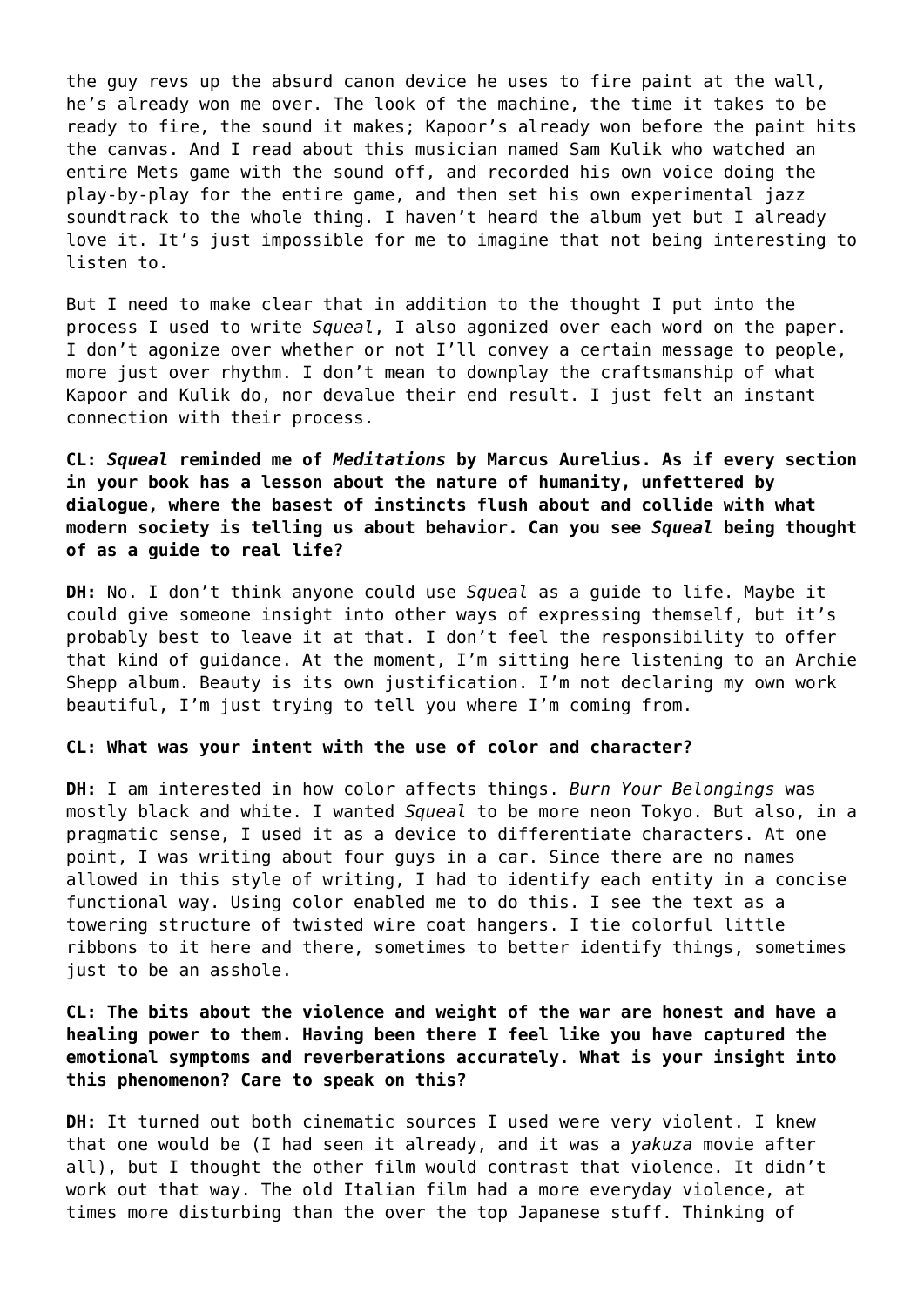violence (or the threat of violence) as a constant in one's life led me to think of you Chris, and what it had to be like for you in Afghanistan. I was never able to reconcile my image of the guy I'd spent so many happy youthful hours drinking beers and discussing music and books with to the guy that was now walking around in a desert (or whatever) wearing a helmet and carrying a gun. That's my concept of *war* –the fact that you were there, that these forces felt justified in risking your life.

**CL: Finally, I'm just curious if you've read John Gardner's** *Grendel***. In it he uses Beowulf's monster as a narrator and a foil for philosophy and life's intricacies. I felt there was a similarity to it-tonally I guess- that you may enjoy.**

**DH:** I know of *Grendel*, of the concept, but I haven't read it. I play with different viewpoints all throughout *Squeal for Joy*. Genet's *Our Lady of the Flowers* is an important book to me. Genet pushed me in a certain direction.



**David F. Hoenigman**'s debut novel, *[Burn Your](http://www.amazon.com/Burn-Your-Belongings-David-Hoenigman/dp/0982077580)*

*[Belongings](http://www.amazon.com/Burn-Your-Belongings-David-Hoenigman/dp/0982077580)* (Jaded Ibis Press, 2010), swiftly moved to cult status and is now taught in college literature and creative writing courses. *[Squeal for Joy](http://www.amazon.com/Squeal-For-Joy-David-Hoenigman/dp/1515009319)* (Schism[2] Books, 2016) is his second novel. Originally from Cleveland, Ohio, David has lived in Japan since 1998 and is the founder and organizer of *Paint Your Teeth*, an avant-garde live performance event regularly held in Tokyo. He is an assistant professor at Meikai University and contributing writer for *The Japan Times*.

Photo Credit: Hiro Ugaya